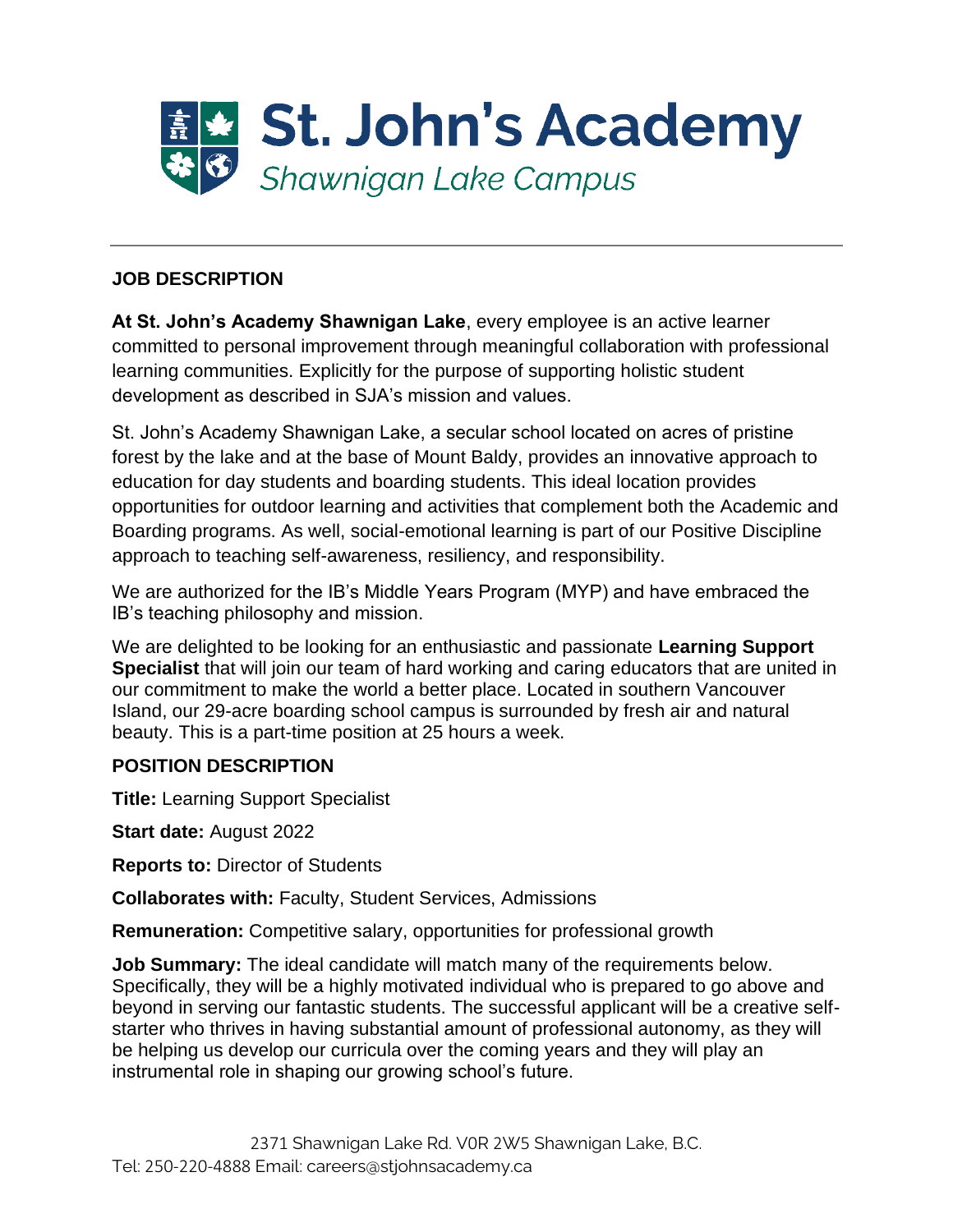

# **QUALIFICATIONS, EXPERIENCE AND SKILLS**

- A diploma or degree in Education Assistant or Special Education
- Previous experience in an Educational Assistant position is an asset
- 100% fluency in English
- Legal ability to work in Canada without sponsorship

## **RESPONSIBILITIES AND EXPECTATIONS:**

- A caring and passionate Learning Support Specialist that can inspire students
- Experience teaching middle school/secondary students
- Familiarity with BC's curriculum
- Demonstrated ability to use technology effectively and to integrate technology meaningfully into teaching and learning
- Teaching support that uses various modalities and is responsive to student needs
- Demonstrated commitment to innovating and changing teaching practices in response to best-practices and other educational research
- Commitment to developing 21st-century skills amongst students within the subject area
- Willingness to implement school initiatives
- Ability and willingness to work in a collaborative model with staff on developing and implementing learning objectives, academic and core competencies as well as utilizing the local environment to include the outdoors and arts
- Excellent communication and interpersonal skills that will be demonstrated regularly with all school community members
- Support students inside and outside of their subject classes
- Assist students in achieving their academic goals as stated in their IEPs
- Support in the implementation of IEPs for individual students
- Provide support and additional time during assessments
- Act as a partner in supporting learning within classrooms
- When needed, supervise lessons for teachers that may be absent or engaged in other activities
- Invigilate (or co-invigilate) BC Ministry and NWEA MAP Growth assessments

## **ASSETS:**

- Understanding and knowledge of IB programmes
- Experience living or working overseas or in another international work environment
- First aid